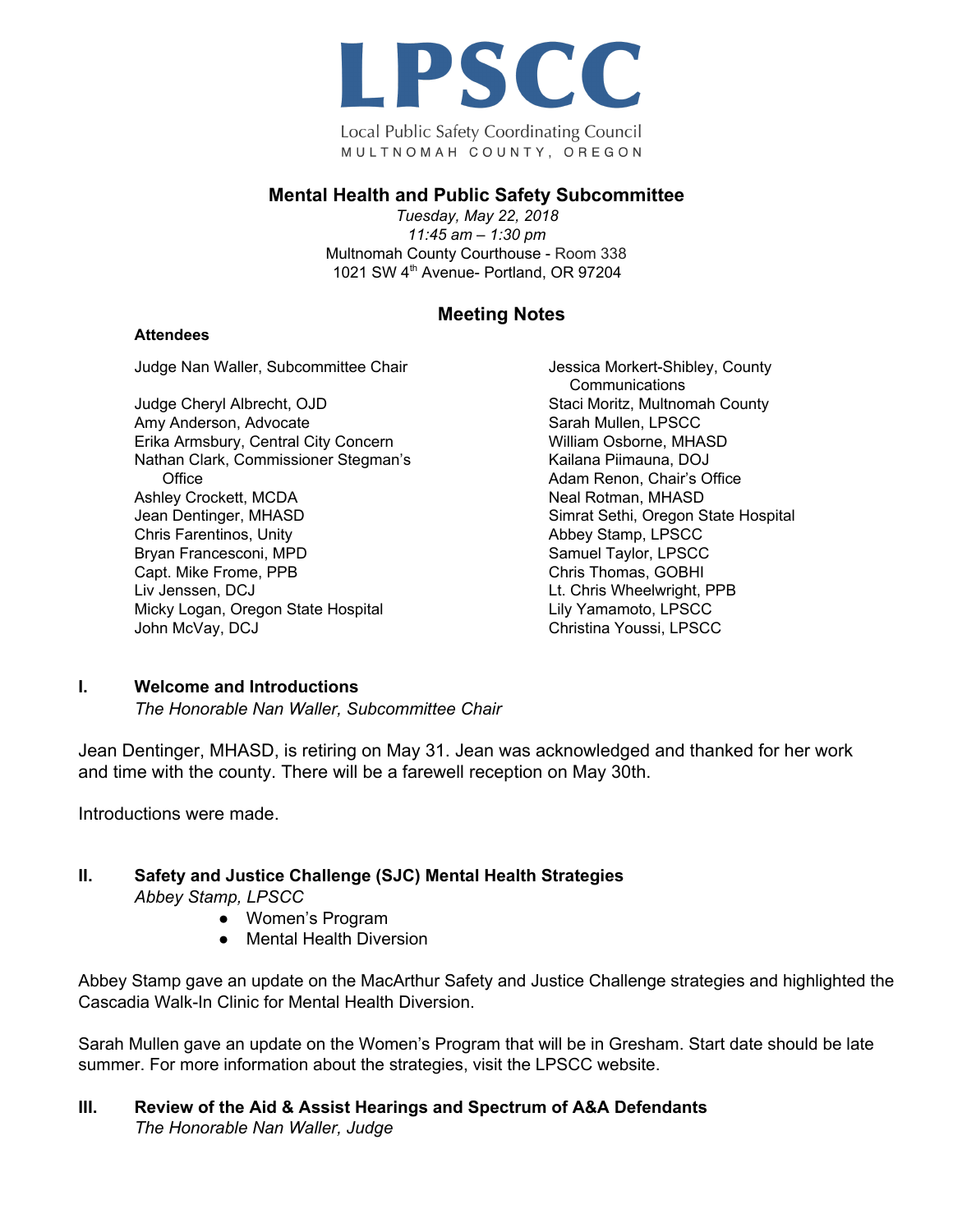

Local Public Safety Coordinating Council MULTNOMAH COUNTY, OREGON

Judge Waller and Judge Albrecht recently visited the Oregon State Hospital. One issue they discussed with OSH psychiatrists was the spectrum of aid and assist defendants, specifically defendants with low level misdemeanors who are too disorganized for community restoration as well as the high risk felony defendants that OSH has concerns are too violent for the hospital.

The Rapid Evaluation Process is working well, but more slots are needed. A solution is needed for those with severe mental health issues who commit quality-of-life crimes who might spend many weeks in custody waiting for an evaluation.

The discussion included the following:

- Abbey Stamp noted the Brief Jail Mental Health Screening at booking has just started. Once there is more data, the Sheriff's Office will assess other options.
- There are other models in other states. Some fixes are legislative. There was discussion about the gaps for this population and about secure residential treatment facilities (SRTF).
- The Oregon Criminal Justice Commission is holding a Behavioral Health Justice Reinvestment meeting in Salem on Thursday, which may lead to some solutions.
- Amy Anderson asked if peers could come to the jails and how to overcome any access barriers.

## **IV. Unity Update**

### *Chris Farentinos, Unity Center*

Chris Farentinos, Unity Center, shared a handout of the presentation she gave to the county board this spring. She thanked everyone for collaboration and partnerships to move from an institutionalized model that was controlling and rigid to a model that gives patients more voice and choice. Before Unity, individuals in behavioral health crisis had no adequate place to go other than medical EDs or Jail. Safety is always a concern. Data was shared. For more information, see the presentation.

Judge Waller mentioned the Hackathon (Hack for a Cause) and technological solutions that could come from it.

Abbey announced the Corporation for Supportive Housing was awarded a grant through Meyer Memorial trust to bring Frequent User System Engagement (FUSE) to the county. Heather Lyons will be asking for data from partners.

### **V. SAMHSA Grant: Multnomah Behavioral Health Treatment Court (MBHTC)**

*Jean Dentinger, Mental Health & Addictions Services Division*

The SAMHSA grant sunsets September 30th.

- Through the grant, a peer action council was established.
- One goal is to do panels for peers.
- MHAO is a critical partner.
- Impact of grant ending: One position in MH Court will be lost and another position in Forensic Diversion.

Next Step: Jean suggested we look at the research at the next meeting.

# **VI. Step Down from Unity**

*Neal Rotman, Mental Health & Addictions Services Division*

Neal Rotman noted the Transitional Housing Program on Barbur Blvd with 22 single-occupancy units, probably opening in September. There will be 2 ADA units.